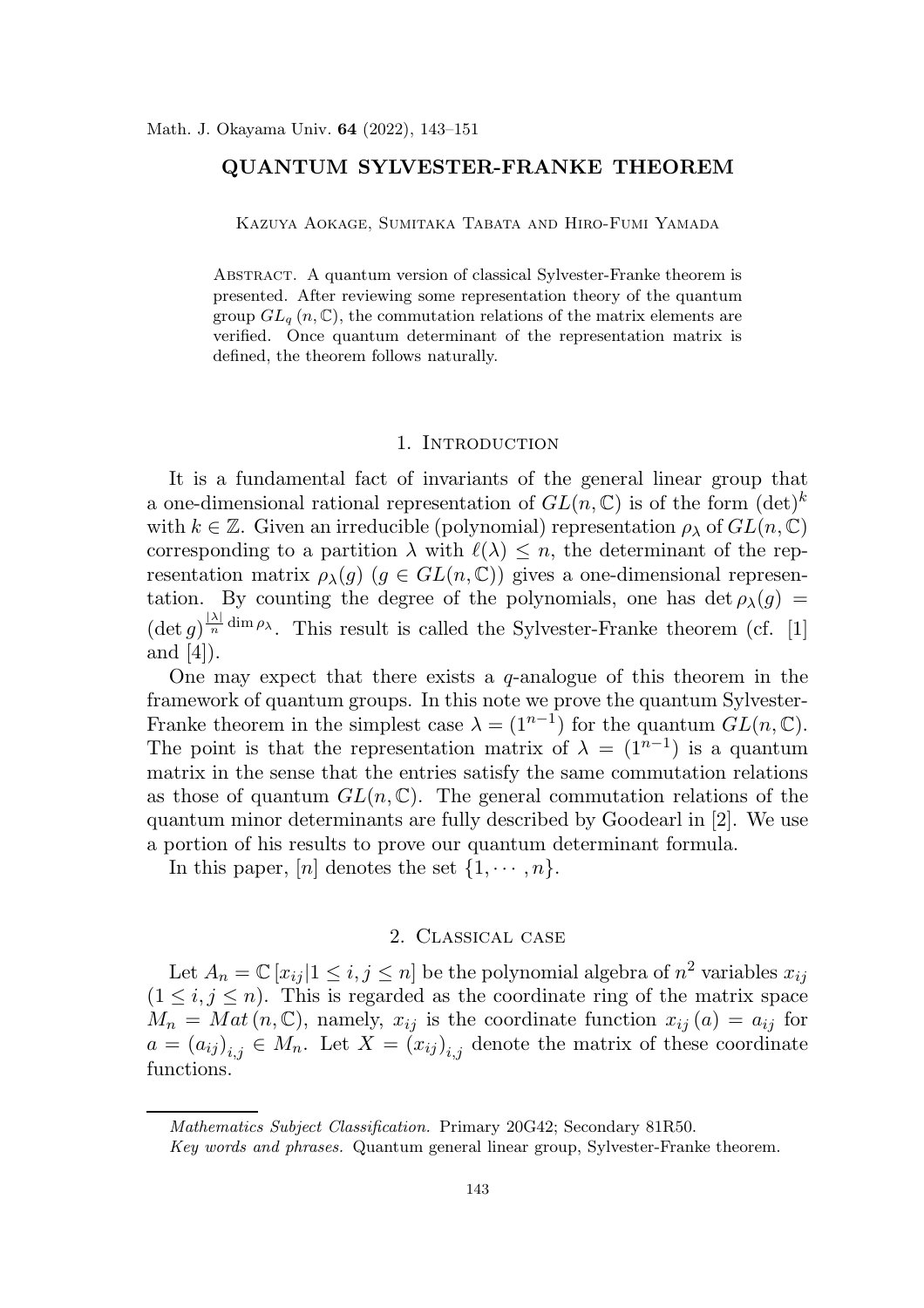Since  $M_n$  is a C-algebra,  $A_n$  has a coalgebra structure with coproduct  $\Delta$ and counit  $\varepsilon$  defined as follows:

(2.1) 
$$
\Delta(x_{ij}) = \sum_{k=1}^{n} x_{ik} \otimes x_{kj}, \quad \varepsilon(x_{ij}) = \delta_{ij} \quad (1 \le i, j \le n).
$$

Let

(2.2) 
$$
\det = \det X := \sum_{\sigma \in \mathfrak{S}_n} (-1)^{\ell(\sigma)} x_{\sigma(1)1} \cdots x_{\sigma(n)n} \in A_n.
$$

Appending the inverse det<sup>-1</sup> to  $A_n$ , one has the coordinate ring  $\mathscr{A}_n$  of  $G_n =$  $GL(n,\mathbb{C})$ :

(2.3) 
$$
\mathcal{A}_n := \mathbb{C} \left[ x_{ij}, \det^{-1} | 1 \le i, j \le n \right] = A_n \left[ \det^{-1} \right]
$$

with

(2.4) 
$$
\Delta \left( \det^{\pm 1} \right) = \det^{\pm 1} \otimes \det^{\pm 1}, \quad \varepsilon \left( \det^{\pm 1} \right) = 1.
$$

Moreover  $\mathcal{A}_n$  has a Hopf algebra structure with antipode S defined by

(2.5) 
$$
S(x_{ij}) = \tilde{x}_{ji} \cdot \det^{-1} \quad (1 \le i, j \le n),
$$

where  $\widetilde{x}_{ji} = (-1)^{i-j} \xi_i^{\hat{j}}$  $\hat{i}$  is the  $(j, i)$ -cofactor. Here  $\xi_i^{\hat{j}}$  $\frac{J}{i}$  is the minor determinant of a submatrix of X consisting of rows  $\hat{j} = [n] \setminus \{j\}$  and columns  $\hat{i} = [n] \setminus \{i\}.$ 

For an irreducible polynomial representation  $(\rho, V)$  of  $G_n$ , the alternating tensor representation  $Alt^d(\rho) : G_n \to GL\left( Alt^d(V)\right)$  is also irreducible. It is well-known that an irreducible polynomial representation of  $G_n$  appears as a constituent of the tensor product of some alternating tensor representation, and irreducible polynomial representations are in one-to-one correspondence with Young diagrams of length less than or equal to  $n$ . We denote the representation by  $\lambda$  if it corresponds to the Young diagram  $\lambda$ . As explained in Introduction we know the following theorem:

Theorem 2.1 (Sylvester-Franke theorem).

(2.6) 
$$
\det \lambda (g) = (\det g)^{\frac{|\lambda|}{n} \dim \lambda} \quad (g \in G_n)
$$

The original version of Sylvester-Franke theorem is for the case  $\lambda = (1^d)$  $(1 \leq d \leq n)$ . The representation matrix  $\Xi_d$  consisits of minor determinants  $\xi^I_J$  $J_J$  of rows  $I = \{i_1 < \cdots < i_d\}$  and columns  $J = \{j_1 < \cdots < j_d\}$ :

Theorem 2.2 (Original Sylvester-Franke theorem).

(2.7) 
$$
\det \Xi_d = (\det X)^{\binom{n-1}{d-1}}.
$$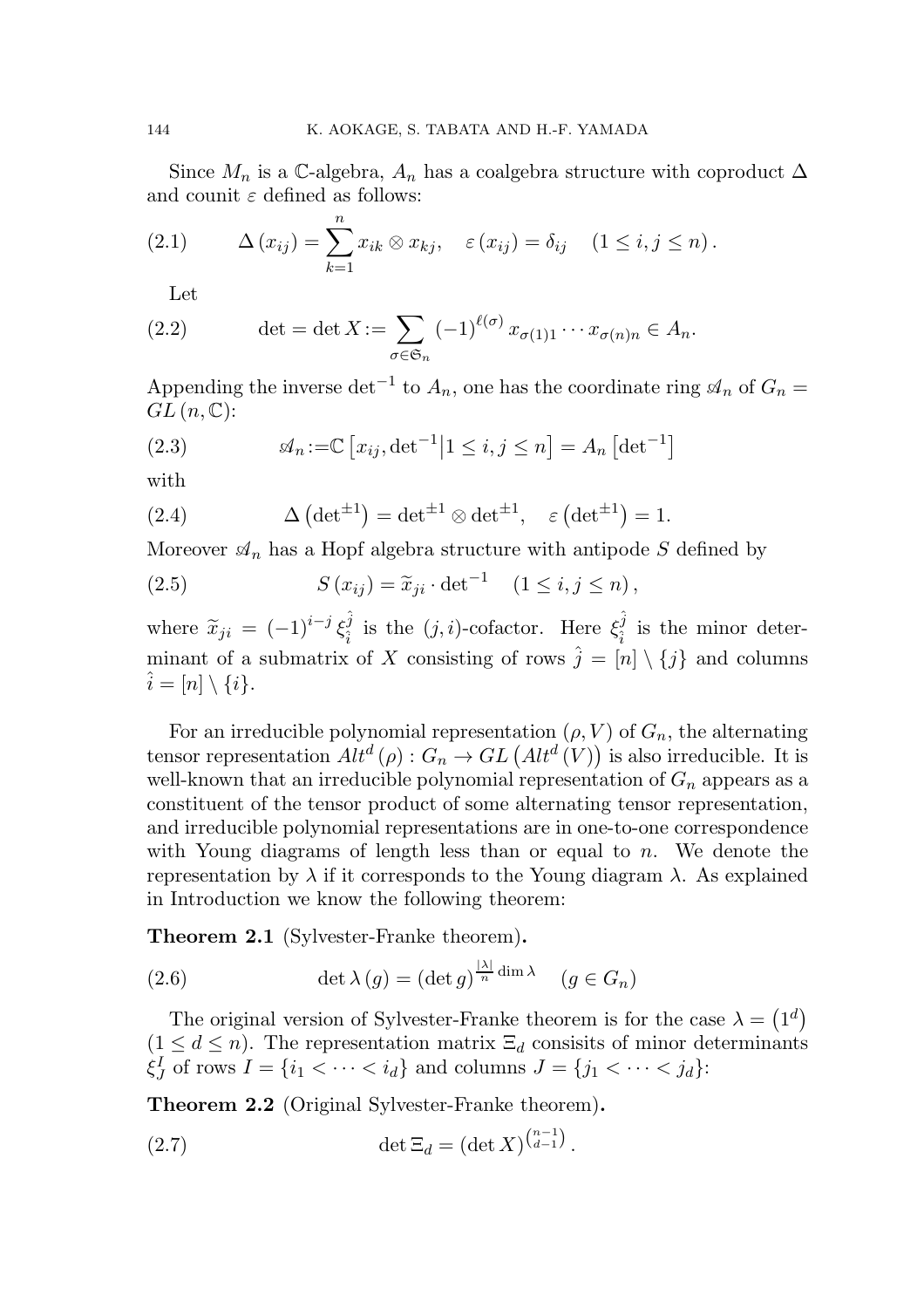Let  $(\varphi, V)$  be a d-dimensional rational representation of  $G_n$ . Taking a basis  ${v_i}_{i=1}^d$  for V, one has a matrix representation  ${(\varphi_{ij})}_{i,j=1,\dots,d}$  defined by

(2.8) 
$$
\varphi(g)(v_j) = \sum_{i=1}^m \varphi_{ij}(g) v_i \quad (1 \le j \le m).
$$

This gives V an  $\mathcal{A}_n$ -comodule structure as follows. There exists a comodule map  $\omega: V \to V \otimes \mathcal{A}_n$  defined by

(2.9) 
$$
\omega(v_j) = \sum_{i=1}^m v_i \otimes \varphi_{ij} \quad (1 \leq j \leq m).
$$

Conversely, a finite dimensional  $\mathcal{A}_n$ - comodule V affords a rational representation of  $G_n$ .

## 3. Quantum case

Let  $q \in \mathbb{C}^\times$  be generic, *i.e.*, not a root of unity. A q-analogue  $A_n(q)$  of the algebra  $A_n$  is a C-algebra generated by  $x_{ij}$   $(1 \leq i, j \leq n)$  subject to the fundamental relations:

(3.1) (i) 
$$
x_{ij}x_{i\ell} = qx_{i\ell}x_{ij}
$$
 (j <  $\ell$ ),  
\n(ii)  $x_{ij}x_{kj} = qx_{kj}x_{ij}$  (i <  $k$ ),  
\n(iii)  $x_{i\ell}x_{kj} = x_{kj}x_{i\ell}$  (i <  $k$ , j <  $\ell$ ),  
\n(iv)  $x_{ij}x_{k\ell} - x_{k\ell}x_{ij} = (q - q^{-1}) x_{i\ell}x_{kj}$  (i  $\ell$ , j <  $\ell$ ).

We set  $X(q) = (x_{ij})_{i,j}$ .

We regard  $A_n(q)$  as the coordinate ring of the "quantum space"  $M_n(q)$  =  $Mat_q(n,\mathbb{C})$ . The algebra structure of  $M_n(q)$  reflects to the coalgebra structure of  $A_n(q)$ :

(3.2) 
$$
\Delta(x_{ij}) = \sum_{k=1}^{n} x_{ik} \otimes x_{kj}, \quad \varepsilon(x_{ij}) = \delta_{ij} \quad (1 \le i, j \le n).
$$

The quantum determinant is defined as

(3.3) 
$$
\det_q = \det_q X(q) := \sum_{\sigma \in \mathfrak{S}_n} (-q)^{\ell(\sigma)} x_{\sigma(1)1} \cdots x_{\sigma(n)n} \in A_n(q).
$$

The following result due to Reshetikhin-Takhtajan-Faddeev [5] is very important for our purpose:

**Lemma 3.1** ([5], see also [3]). The quantum determinant det<sub>a</sub> belongs the center  $ZA_n(q)$  of  $A_n(q)$ . Furthermore  $ZA_n(q)$  is the polynomial ring  $\mathbb{C}[\det_a]$ .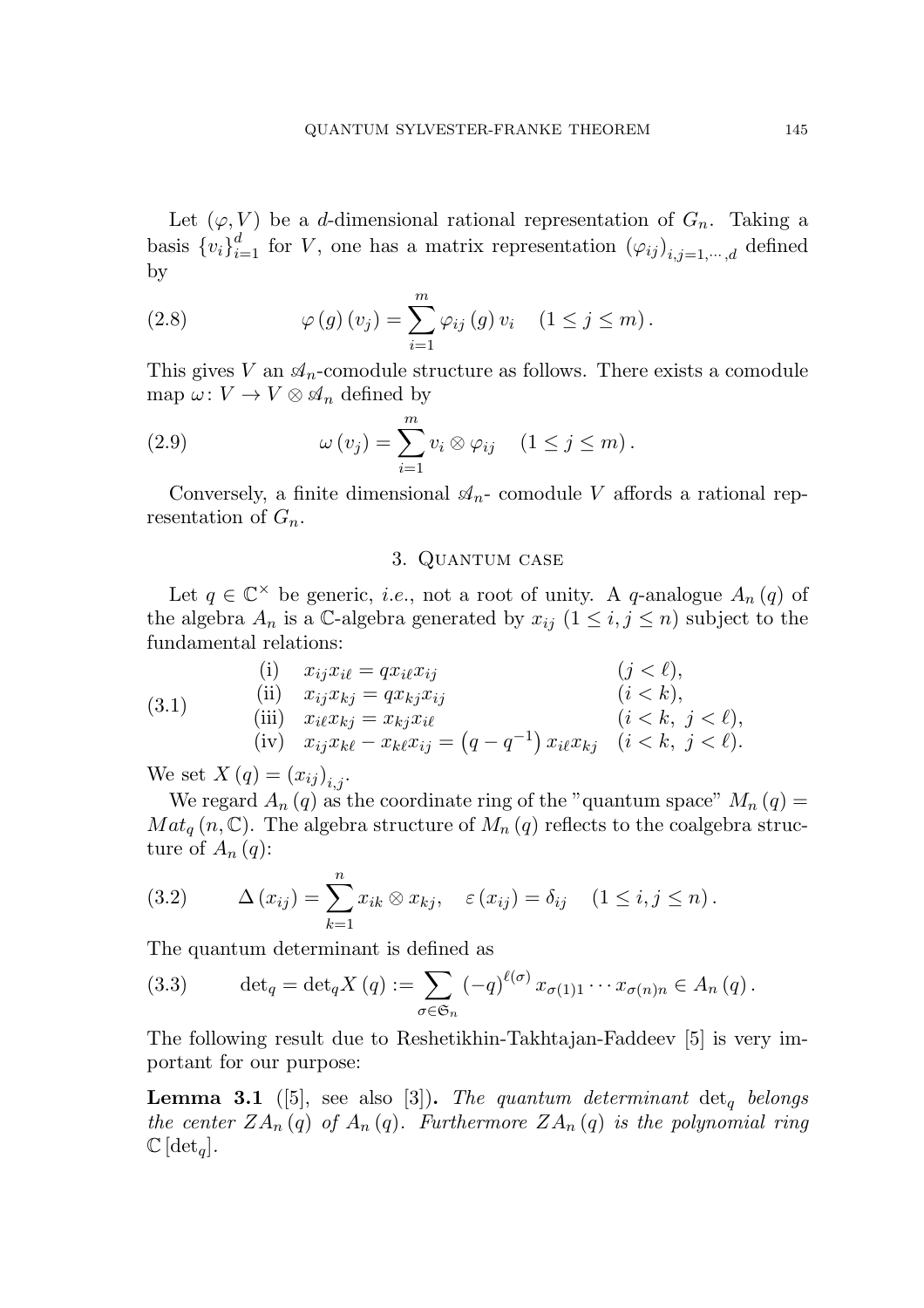The coordinate ring  $\mathcal{A}_n(q)$  of the "quantum group"  $G_n(q) = GL_q(n, \mathbb{C})$ is defined by

(3.4) 
$$
\mathcal{A}_n(q) := A_n(q) \left[ \det_q^{-1} \right]
$$

with

(3.5) 
$$
\Delta \left( \det_q^{\pm 1} \right) = \det_q^{\pm 1} \otimes \det_q^{\pm 1}, \quad \varepsilon \left( \det_q^{\pm 1} \right) = 1.
$$

A detailed account of the structure of  $\mathcal{A}_n(q)$  and the finite dimensional comodules over it is found in [3]. An important family of elements in  $\mathcal{A}_n(q)$ is quantum minor determinants: for d-sets  $I = \{i_1 < i_2 < \cdots < i_d\}, J =$  ${j_1 < j_2 < \cdots < j_d}$  in [n], we define

(3.6) 
$$
\xi_J^I(q) := \sum_{\sigma \in \mathfrak{S}_d} (-q)^{\ell(\sigma)} x_{i_{\sigma(1)}j_1} \cdots x_{i_{\sigma(d)}j_d} \in A_n(q).
$$

The bialgebra  $\mathcal{A}_n(q)$  has a Hopf algebra structure with the antipode

(3.7) 
$$
S(x_{ij}) = \widetilde{x}_{ji} \cdot \det_q^{-1} \quad (1 \le i, j \le n),
$$

where  $\widetilde{x}_{ji} = (-q)^{i-j} \xi_i^{\widehat{j}}$  $\frac{\partial^j}{\partial \hat{i}}(q)$  is the  $(j, i)$ -cofactor of the matrix  $X(q)$ . If we put  $X(q) := (\widetilde{x}_{ji})_{1 \le i,j \le n}$ , then we have

(3.8) 
$$
\widetilde{X}(q) X(q) = \det_q I_n = X(q) \widetilde{X}(q).
$$

A finite dimensional rational representation of  $G_n(q)$  is, by definition, an  $\mathcal{A}_n(q)$ -comodule. The alternating tensor representation is realized as follows. Let E be a C-algebra generated by n letters  $y_1, \dots, y_n$  subject to the relations:

(3.9) 
$$
y_j y_i = -q y_i y_j
$$
  $(1 \le i < j \le n)$  and  $y_i^2 = 0$   $(1 \le i \le n)$ .

It is a graded algebra  $E = \bigoplus_{d=0}^{n} E_d$ , where  $E_d$  is the space of all homogeneous elements of degree d. The space  $E_d$  is an irreducible  $A_n(q)$ -comodule through the algebra homomorphism

(3.10) 
$$
\omega_E(y_j) = \sum_{i=1}^n y_i \otimes x_{ij}.
$$

For  $J = \{j_1 < \cdots < j_d\} \subseteq [n]$ , put  $y_J = y_{j_1} \cdots y_{j_d}$ . It is verified that

(3.11) 
$$
\omega_E(y_J) = \sum_{|I|=d} y_I \otimes \xi_J^I.
$$

Namely the representation matrix for  $E_d$  is

(3.12) 
$$
\Xi_d(q) = (\xi_J^I(q))_{\substack{I,J \subseteq [n] \\ |I|=|J|=d}}.
$$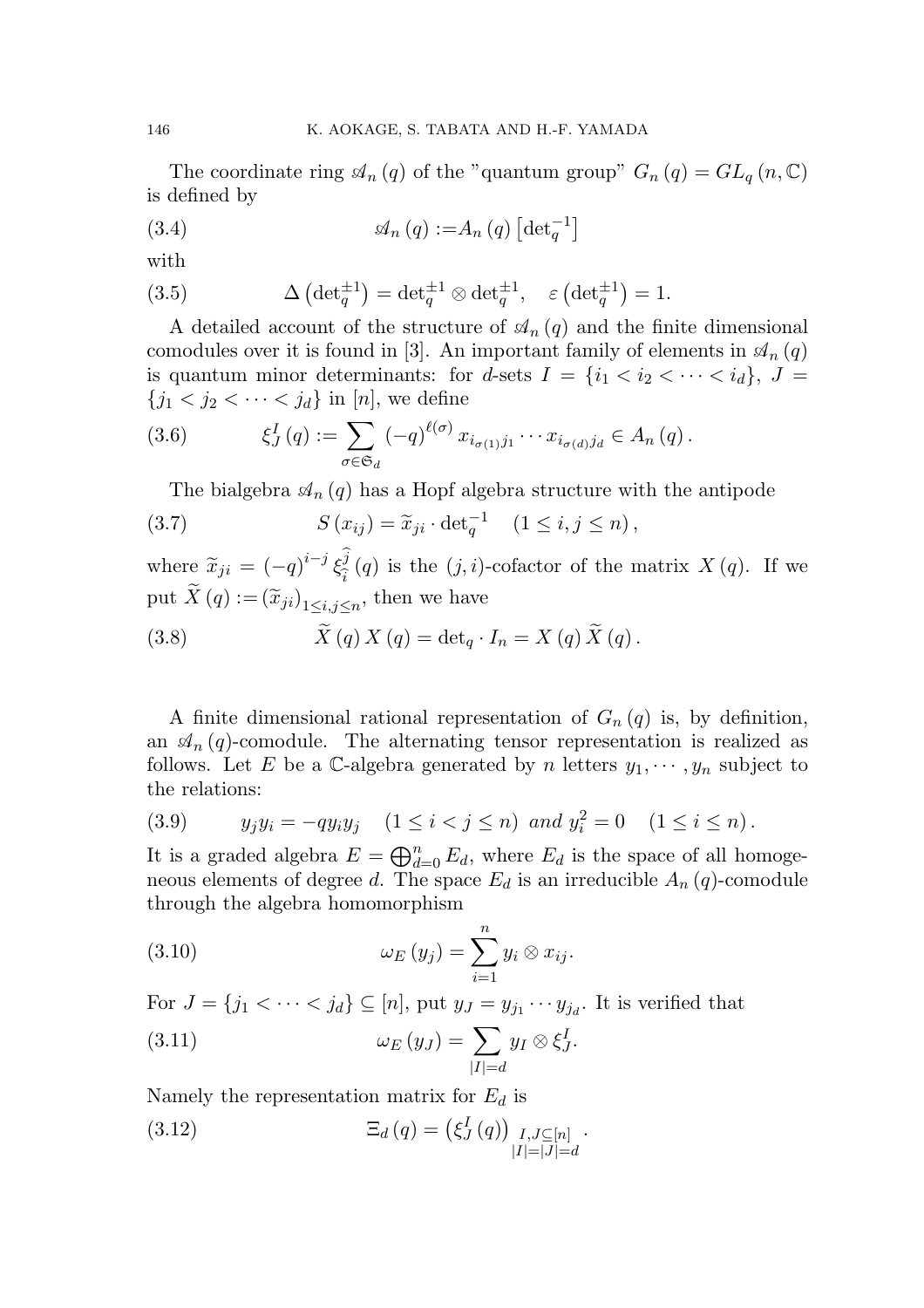We will show the quantum version of Theorem 2.2 for the case  $d = n - 1$ . To this end we first show that the quantum determinant of the representation matrix  $\Xi_{n-1}(q)$  makes sense, that is, the following commutation relations hold:

### Proposition 3.2.

(3.13) (I) 
$$
\xi_{ij}\xi_{i\ell} = q\xi_{i\ell}\xi_{ij}
$$
 (j <  $\ell$ )  
\n(3.13) (III)  $\xi_{ij}\xi_{kj} = q\xi_{kj}\xi_{ij}$  (i <  $k$ )  
\n(IV)  $\xi_{ij}\xi_{k\ell} - \xi_{k\ell}\xi_{ij} = (q - q^{-1})\xi_{i\ell}\xi_{kj}$  (i  $\langle k, j \langle \ell \rangle$ )

Here, we put  $\xi_{ij} = \xi_{\widehat{n-j+1}}^{\widehat{n-i+1}}(q)$ . Note that  $\Xi_{n-1} (q) = (\xi_{ij})_{1 \le i,j \le n}$ .

We verify the above commutation relations by using the results of Goodearl [2]. First recall some notations. For  $r \in [n]$ ,  $\mathcal{N}_r$  denotes the set of r-subsets of  $[n]$ .

**Definition of**  $I \leq J$ . We define the following partial order  $\leq$  on  $\mathcal{N}_r$ . For  $I = \{i_1 < \cdots < i_r\}, J = \{j_1 < \cdots < j_r\} \in \mathcal{N}_r$ , we denote by  $I \leq J$  if and only if  $i_{\ell} \leq j_{\ell}$  for  $1 \leq \ell \leq r$ . Furthermore, if  $I \neq J$ , then we write  $I < J$ . On the other hand, we use the notation  $\prec$  for the lexicographic order on  $\mathcal{N}_r$ . Note that, for  $i, j \in [n]$ , following relation hold:

$$
(3.14) \t\t i > j \Leftrightarrow \hat{i} < \hat{j} \Leftrightarrow \hat{i} < \hat{j}
$$

**Definition of**  $\xi_q(I; J)$ . For  $d \in \mathbb{N}$ , we define the  $-q$ -analogue of d by

(3.15) 
$$
[d]_{-q} := \frac{(-q)^d - (-q)^{-d}}{(-q) - (-q)^{-1}}
$$

$$
= (-q)^{1-d} \left(1 + q^2 + q^4 + \dots + q^{2d-2}\right).
$$

In addition, for  $I = \{i_1 < \cdots < i_r\} \in \mathcal{N}_r$ ,  $J \in \mathcal{N}_r$  with  $I \geq J$ , we set  $d_{\ell} := |[1, i_{\ell}] \cap J| - \ell + 1 \in \mathbb{N}$  for  $1 \leq \ell \leq r$ , and

(3.16) 
$$
\xi_q(I;J) := \prod_{\ell=1}^r [d_{\ell}]_{-q}
$$

with the convention that  $\xi_q(\emptyset;\emptyset) = 1$ . Definitions of  $\{< X \parallel Y\}$ ,  $\{> X \parallel Y\}$ ,  $\mathscr{L} (U, X, Y)$ , and  $\mathscr{L}^{\natural} (V, X, Y)$ . For  $X, Y \in \mathcal{N}_r$ , we define the set  $\{ \langle X \parallel Y \} \rangle$  and  $\{ \rangle X \parallel Y \}$  as follows:

$$
(3.17) \qquad \{ < X \parallel Y\} := \{ U \subseteq X \cup Y | X \cap Y \subseteq U, |X| = |U|, U < X \},
$$

(3.18)  $\{ > X \parallel Y \} := \{ V \subseteq X \cup Y | X \cap Y \subseteq V, |X| = |V|, V > X \}.$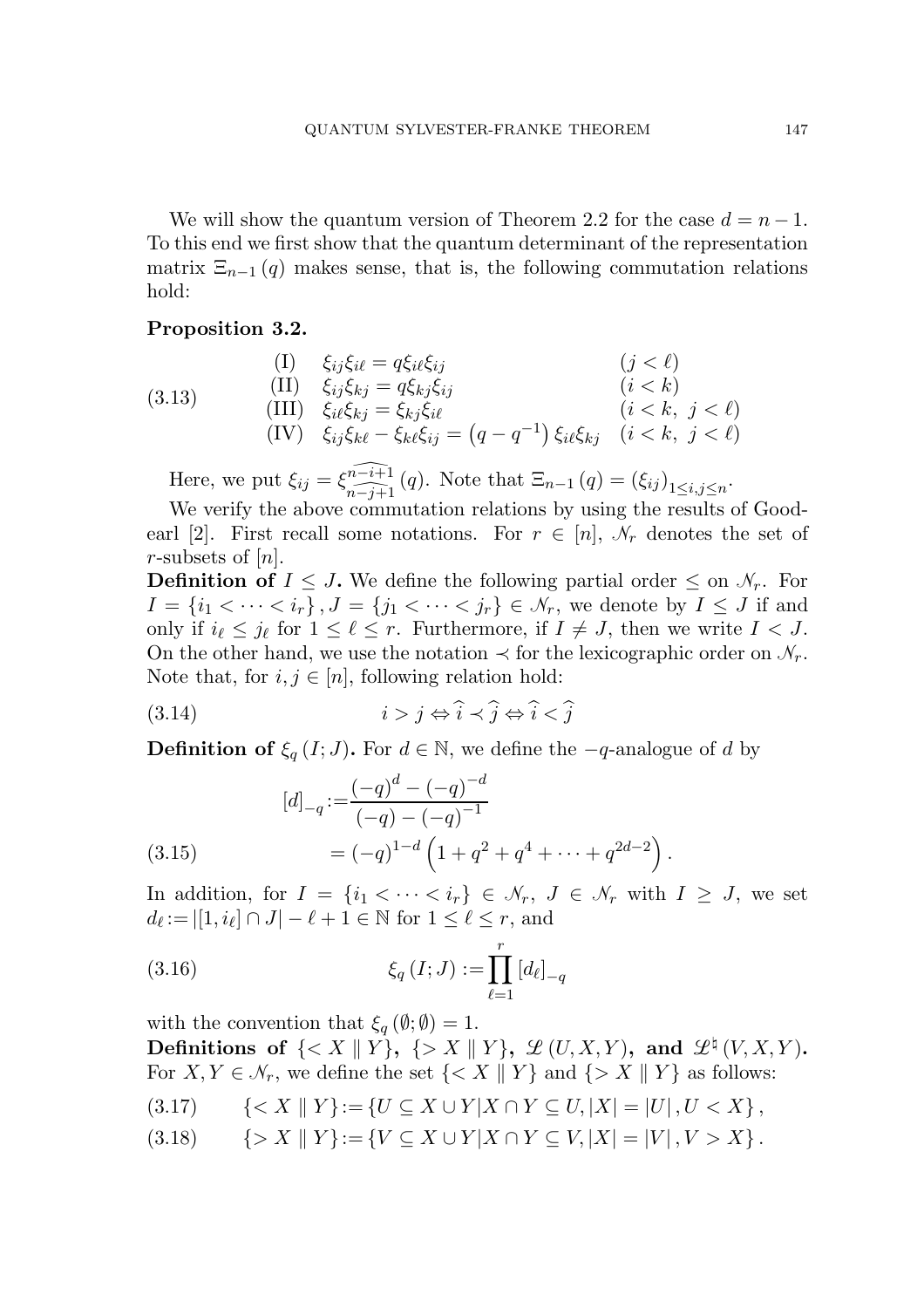Moreover, for  $U, V \in \mathcal{N}_r$ , the integers  $\mathcal{L}(U, X, Y)$  and  $\mathcal{L}^{\natural}(V, X, Y)$  are defined by

(3.19)  
\n
$$
\mathcal{L}(U,X,Y) := \ell\left( \left( U \setminus U^{\natural} \right) \cup (Y \setminus X) ; X \setminus U \right) - \ell\left( \left( U \setminus U^{\natural} \right) \cup (Y \setminus X) ; U \setminus X \right),
$$
\n(3.20)  
\n
$$
\mathcal{L}^{\natural}(V,X,Y) := \ell\left( \left( V^{\natural} \setminus V \right) \cup (X \setminus Y) ; V \setminus X \right) - \ell\left( \left( V^{\natural} \setminus V \right) \cup (X \setminus Y) ; X \setminus V \right),
$$

where

•  $W^{\natural} := (X \cap Y) \sqcup ((X \cup Y) \setminus W)$  for  $W \in \mathcal{N}_r$  with  $X \cap Y \subseteq W \subseteq$  $X \cup Y$ .

• 
$$
\ell(S;T) := \sharp \{(s,t) \in S \times T | s > t\}
$$
 for  $S, T \in \mathcal{N}_r$ .

Note that  $W^{\natural} = X^{\natural} = Y$   $(resp. W^{\natural} = Y^{\natural} = X)$  if  $W = X$   $(resp. W = Y)$ .

We are ready to state the theorem of Goodearl which we need to verify Propsition 3.2.

**Theorem 3.3** ([2], Corollary 6.8.). For  $I, J, K, L \in \mathcal{N}_r$ , we have

(3.21)  
\n
$$
q^{|I\cap K|}\xi J \xi_L^K + q^{|I\cap K|} \sum_{P \in \{>J||L\}} \widetilde{\mu}_P \xi_P^I \xi_{P^{\natural}}^K = q^{|J\cap L|} \xi_L^K \xi_J^I + q^{|J\cap L|} \sum_{Q \in \{
$$

where

(3.22) 
$$
\widetilde{\mu}_P := \left(-q + q^{-1}\right)^{|P \setminus J|} \left(-q\right)^{-\mathcal{L}^{\natural}(P,J,L)} \xi_q(P \setminus J; J \setminus P),
$$

(3.23) 
$$
\widetilde{\lambda}_Q := \left(-q + q^{-1}\right)^{|I \setminus Q|} \left(-q\right)^{-\mathcal{L}(Q, I, K)} \xi_q(I \setminus Q; Q \setminus I)
$$

for  $P \in \{ > J \parallel L \}$ ,  $Q \in \{ < I \parallel K \}$ .

In the following proof of Proposition 3.2, we put  $i^* = n - i + 1$  for  $i \in [n]$ .

*Proof of (I) of Proposition 3.2.* Let  $i, j$ , and  $\ell \in [n]$  satisfy  $j < \ell$  and suppose  $I = K = \hat{i}^*, \hat{J} = \hat{j}^*,$  and  $L = \hat{\ell}^*$  in Theorem 3.3.

The set  $\{ \langle I \parallel K \} = \{ \langle I \parallel I \} \rangle$  is empty. In fact, if an element  $Q \in$  $\{ \langle I \vert I \rangle \}$  exists, then  $I \cap I \subseteq Q \subseteq I \cup I$  and  $|I| = |Q|$  holds by the definition of  $\{ \langle I \rangle | I \}$  and Q is equal to I. This contradicts to  $Q \langle I$ . Therefore, the summation of the right hand side of Theorem 3.3 is empty.

Suppose  $P \in \{ > J \mid L \}$ . Then  $J \cap L \subseteq P \subseteq J \cup L = [n]$  and  $|P| = |J| =$  $n-1$  hold by the definition of  $\{ > J \parallel L \}$ , and we see that  $J \cap L = [n] \setminus \{j^*, \ell^* \}$ since  $j^* > \ell^*$ . Thus, since P is the n-1-subset of [n] containing n-2 elements of [n] other than  $j^*$  and  $\ell^*$ , we see that  $P = J$  or  $P = L$ . However, we must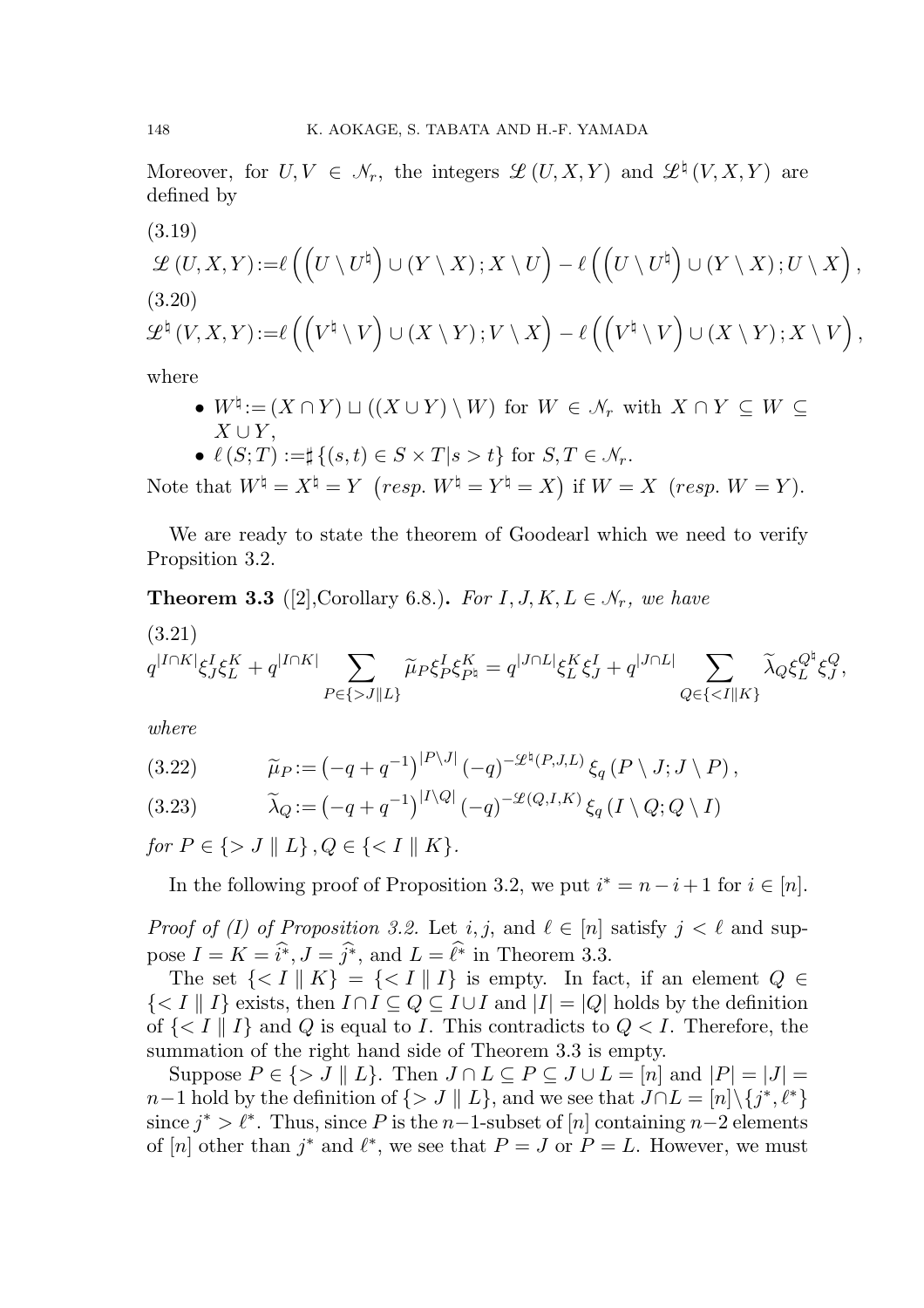have  $P > J$  since  $P \in \{ > J \mid L \}$ . Furthermore, we have  $J = \hat{j}^* < \hat{\ell}^* = L$ by (3.14). Hence, we see that  $P = L$  and  $\{ > J \mid L \} = \{ L \}$ . Moreover,

(3.24) 
$$
\widetilde{\mu}_P = \widetilde{\mu}_L = (-q + q^{-1})^1 (-q)^0 \cdot 1 = q^{-1} - q.
$$

By the above discussion, we see that

(3.25) 
$$
q^{n-2}\xi J \xi L = q^{n-1}\xi L \xi J,
$$

that is,

(3.26)  $\xi_{ij}\xi_{i\ell} = q\xi_{i\ell}\xi_{ij}$ 

by Theorem 3.3.

Proof of (IV) of Proposition 3.2. Let  $i, j, k$ , and  $\ell \in [n]$  satisfy  $i < k, j < \ell$ , and suppose  $I = \hat{i}^*, J = \hat{j}^*, K = k^*,$  and  $L = \ell^*$  in Theorem 3.3.

Then the left hand side of Theorem 3.3 is equal to

(3.27) 
$$
q^{n-2} \xi J \xi L + q^{n-2} \sum_{P \in \{>J \mid L\}} \widetilde{\mu}_P \xi_P^I \xi_{P^{\natural}}^K.
$$

However, we see that the set  $\{ > J \mid L \}$  is the singleton  $\{L\}$  for the same reason of the third paragraph of the above proof of (I). Since

(3.28) 
$$
\widetilde{\mu}_P = \widetilde{\mu}_L = \left(-q + q^{-1}\right)^1 \left(-q\right)^0 \cdot 1 = q^{-1} - q,
$$

(3.27) is equal to

(3.29) 
$$
q^{n-2}\xi^I_J\xi^K_L + q^{n-2}(q^{-1} - q)\xi^I_L\xi^K_J.
$$

Furthermore, the right hand side of Theorem 3.3 is equal to

(3.30) 
$$
q^{n-2} \xi_L^K \xi_J^I + q^{n-2} \sum_{Q \in \{ < I \mid |K\}} \widetilde{\lambda}_Q \xi_L^{Q^{\natural}} \xi_J^Q.
$$

Nevertheless, we see that the set  $\{ < I \parallel K \}$  is empty for the same reason of the second paragraph of the above proof of  $(I)$ . Thus,  $(3.30)$  is equal to

$$
(3.31) \t\t q^{n-2}\xi_L^K \xi_J^I.
$$

Hence, we see that

(3.32) 
$$
q^{n-2}\xi J \xi L^{K} + q^{n-2} (q^{-1} - q) \xi L^{K} \xi J = q^{n-2} \xi L^{K} \xi J,
$$

that is,

(3.33) 
$$
\xi_{ij}\xi_{k\ell} - \xi_{k\ell}\xi_{ij} = (q - q^{-1})\,\xi_{i\ell}\xi_{kj}.
$$

We omit the proof of the others of Proposition 3.2 because they are similar to the above. In the following we write X and  $\Xi_{n-1}$  in the place of  $X(q)$ and  $\Xi_{n-1}(q)$ .

 $\Box$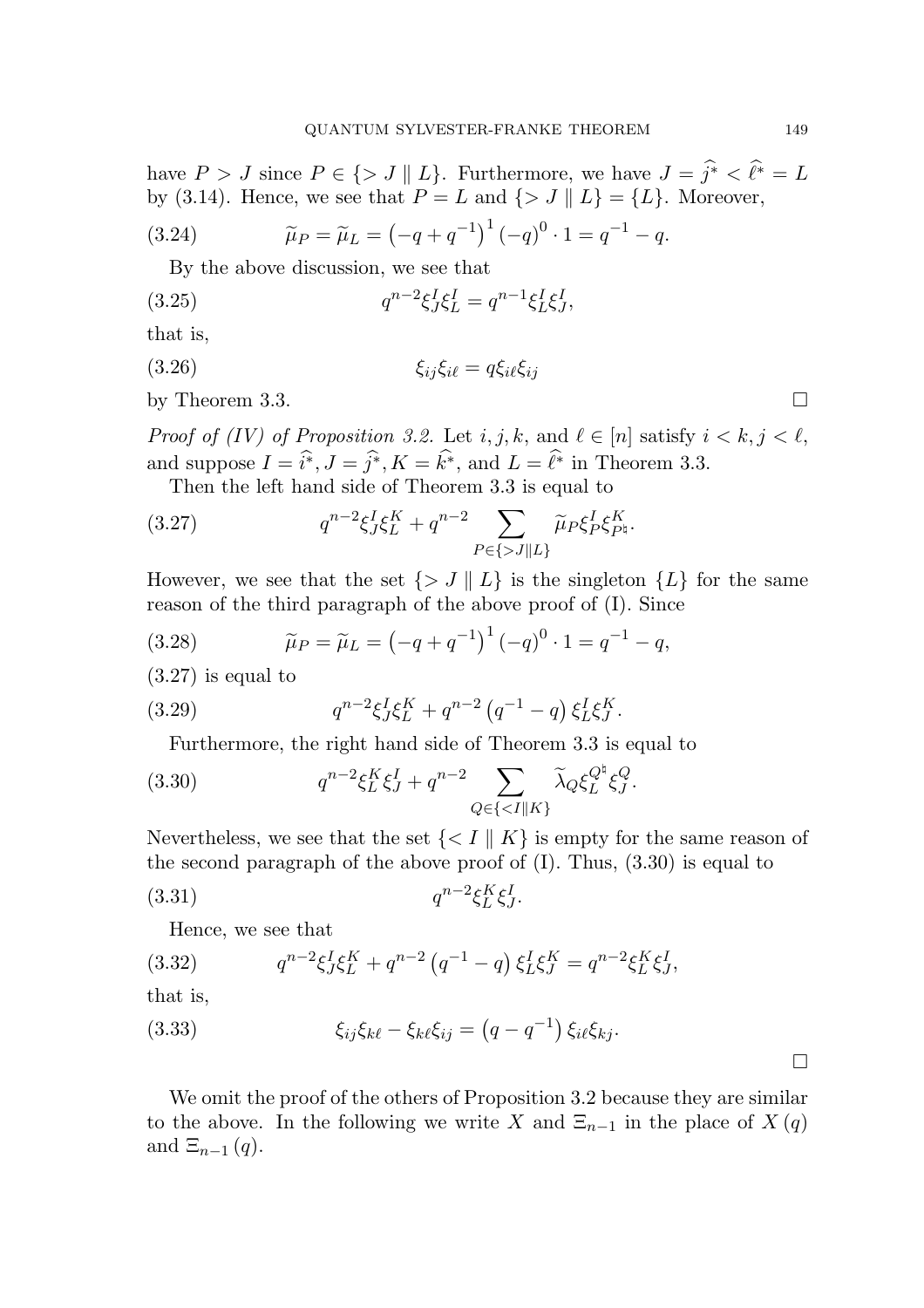# Theorem 3.4.

(3.34) 
$$
\det_q \Xi_{n-1} = (\det_q X)^{n-1}.
$$

*Proof.* Let  $B_n(q)$  be the subalgebra of  $A_n(q)$  generated by  $\{\xi_{ij} \mid 1 \le i, j \le n\}.$ Then  $D_q := det_q \Xi_{n-1}$  belongs to the center  $ZB_n(q)$  of  $B_n(q)$ . We have

(3.35) 
$$
X\widetilde{X}\begin{pmatrix}D_q \\ & \ddots \\ & & D_q\end{pmatrix} = X\begin{pmatrix}D_q \\ & \ddots \\ & & D_q\end{pmatrix}\widetilde{X}.
$$

On the other hand, we see that

$$
X\widetilde{X}\begin{pmatrix}D_q\\&\ddots\\&&D_q\end{pmatrix}=\begin{pmatrix}\det_q\\&\ddots\\&\det_q\end{pmatrix}\begin{pmatrix}D_q&\\&\ddots\\&&D_q\end{pmatrix}\\=\begin{pmatrix}D_q&\\&\ddots\\&&D_q\end{pmatrix}\begin{pmatrix}\det_q\\&\ddots\\&\det_q\end{pmatrix}\\(3.36)\qquad\qquad=\begin{pmatrix}D_q&\\&\ddots\\&&D_q\end{pmatrix}X\widetilde{X}.
$$

By the above two equations, we obtain

(3.37) 
$$
X \begin{pmatrix} D_q & & \\ & \ddots & \\ & & D_q \end{pmatrix} = \begin{pmatrix} D_q & & \\ & \ddots & \\ & & D_q \end{pmatrix} X,
$$

that is,  $D_q \in ZA_n(q)$ . Therefore, we see that

(3.38) 
$$
D_q = \alpha \left( \det_q X \right)^k
$$

with some  $\alpha \in \mathbb{C}$  and  $k \in \mathbb{N}$ . Comparing the degree and the "leading term" of both sides, we see that  $\alpha = 1, k = n - 1$ .

### Acknowledgements

The third author was supported by JSPS KAKENHI Grant Number 17K05180.